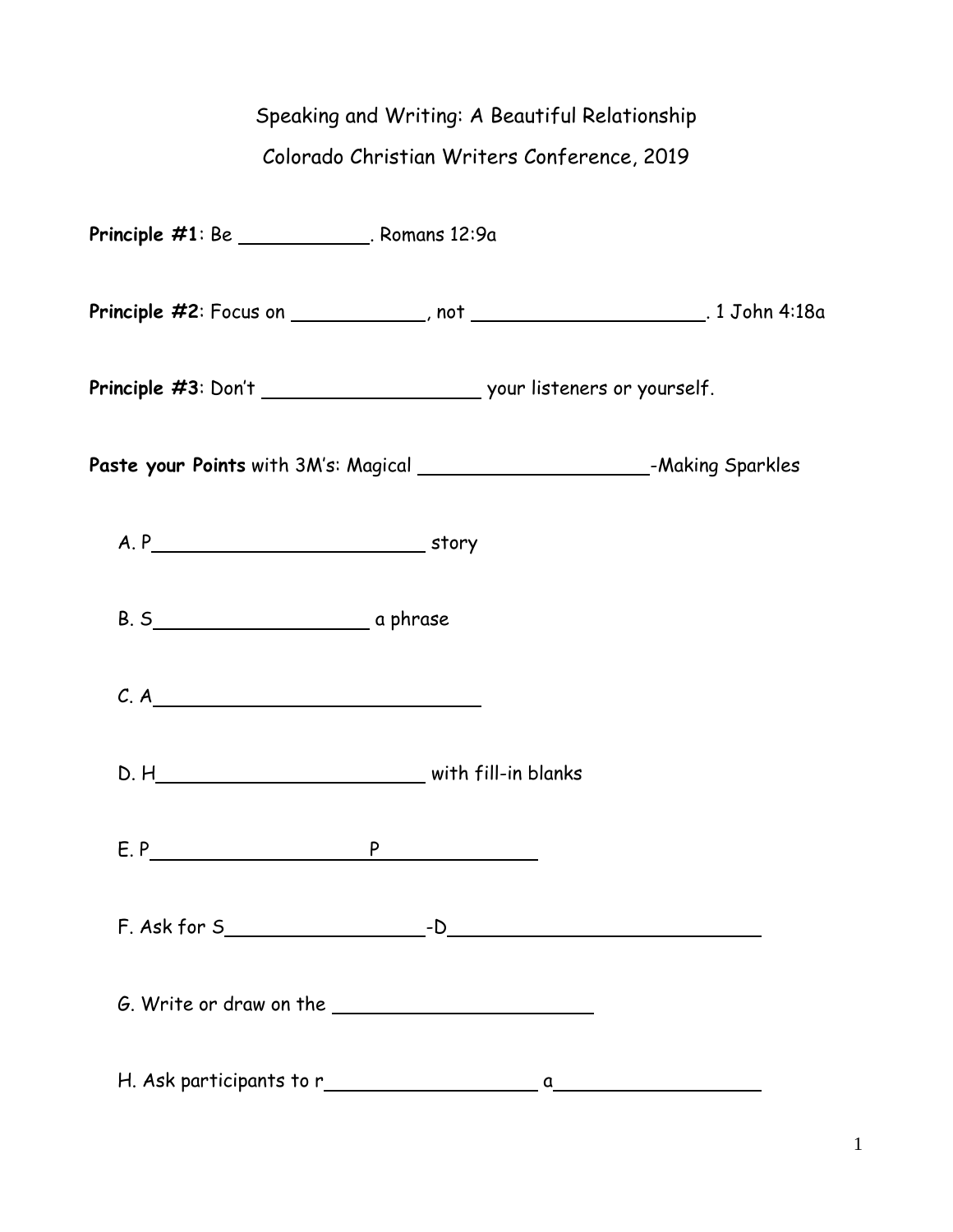| I. S___________________________group discussion                                  |  |
|----------------------------------------------------------------------------------|--|
| J. Ask ________________________ questions of group                               |  |
| <b>Possible Reasons:</b>                                                         |  |
|                                                                                  |  |
|                                                                                  |  |
|                                                                                  |  |
| C. I'm super conscientious or a ________________________________.                |  |
| D. I've been trained by unrealistic _____________________.                       |  |
|                                                                                  |  |
| F. I have a trait I think people might _________________________________ me for. |  |
| $G.$ I feel like I don't $\_\_\_\_\_\_\_\_\_\_\_\_\_\_\_\_\_\_$ there.           |  |
|                                                                                  |  |
|                                                                                  |  |

I. I'm terrified of not knowing the \_\_\_\_\_\_\_\_\_\_\_\_\_\_\_\_\_\_\_\_.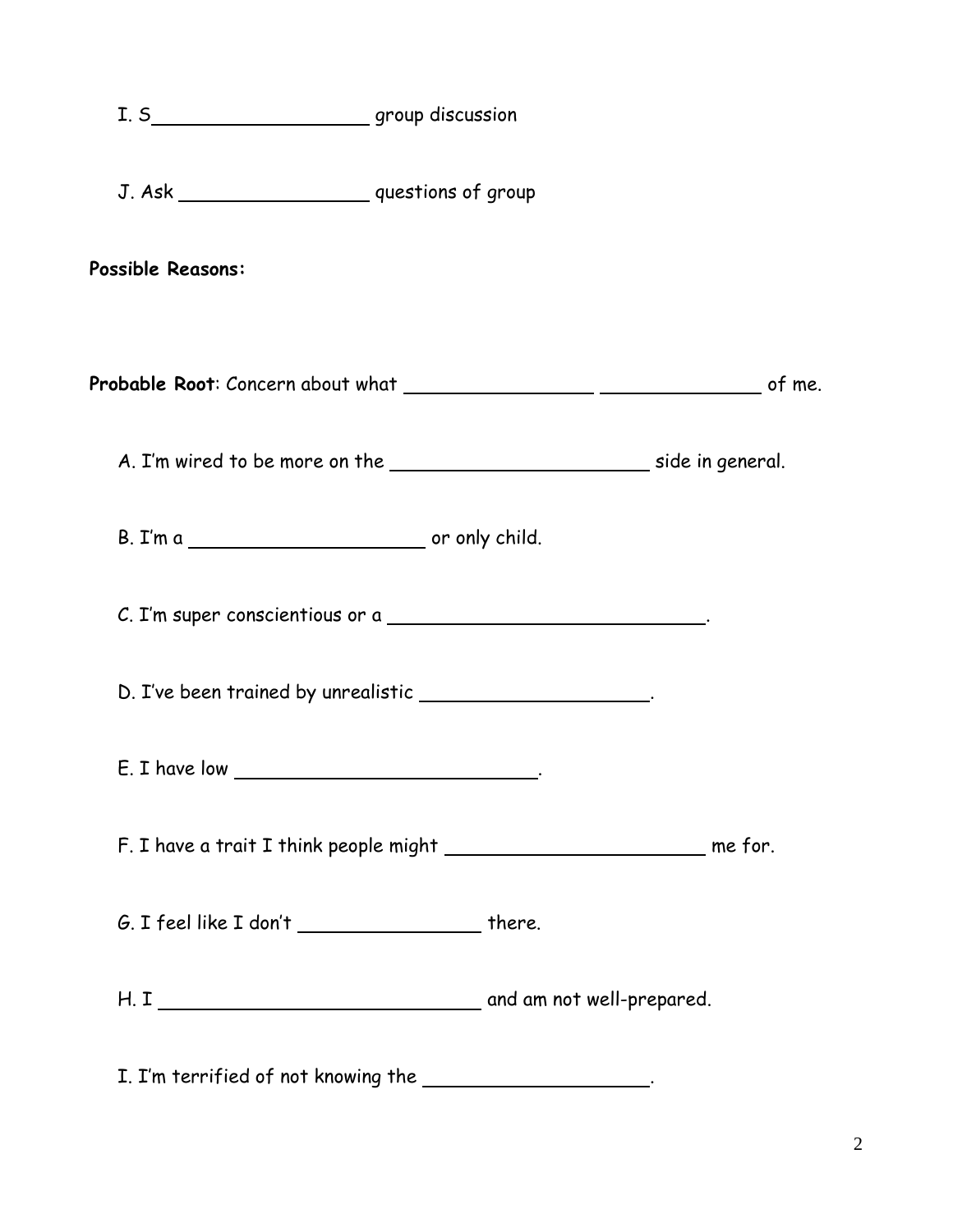## **Powerful Answer:** 2 Corinthians 10:5; Romans 12:2; Philippians 4:8

| *Take every _________________________captive, renovate your _____________, and replace |      |
|----------------------------------------------------------------------------------------|------|
| those old beliefs by meditating on what is _____________, noble, right, pure, lovely   |      |
| <b>Practical Tools for Banishing Butterflies</b>                                       |      |
|                                                                                        |      |
|                                                                                        |      |
| C. Relax your ___________________________.                                             |      |
| D. Smile.                                                                              |      |
| Prepare to Pounce on Speaking Inspirations                                             |      |
| A. Notice catchy ___________________ or phrases. 1 Samuel 15                           |      |
| B. Latch on to anything humorous or ____________________.                              |      |
|                                                                                        |      |
| Preparation                                                                            |      |
| Write out every ______________________. Why?                                           |      |
| A. I can turn every speech into a                                                      | or b |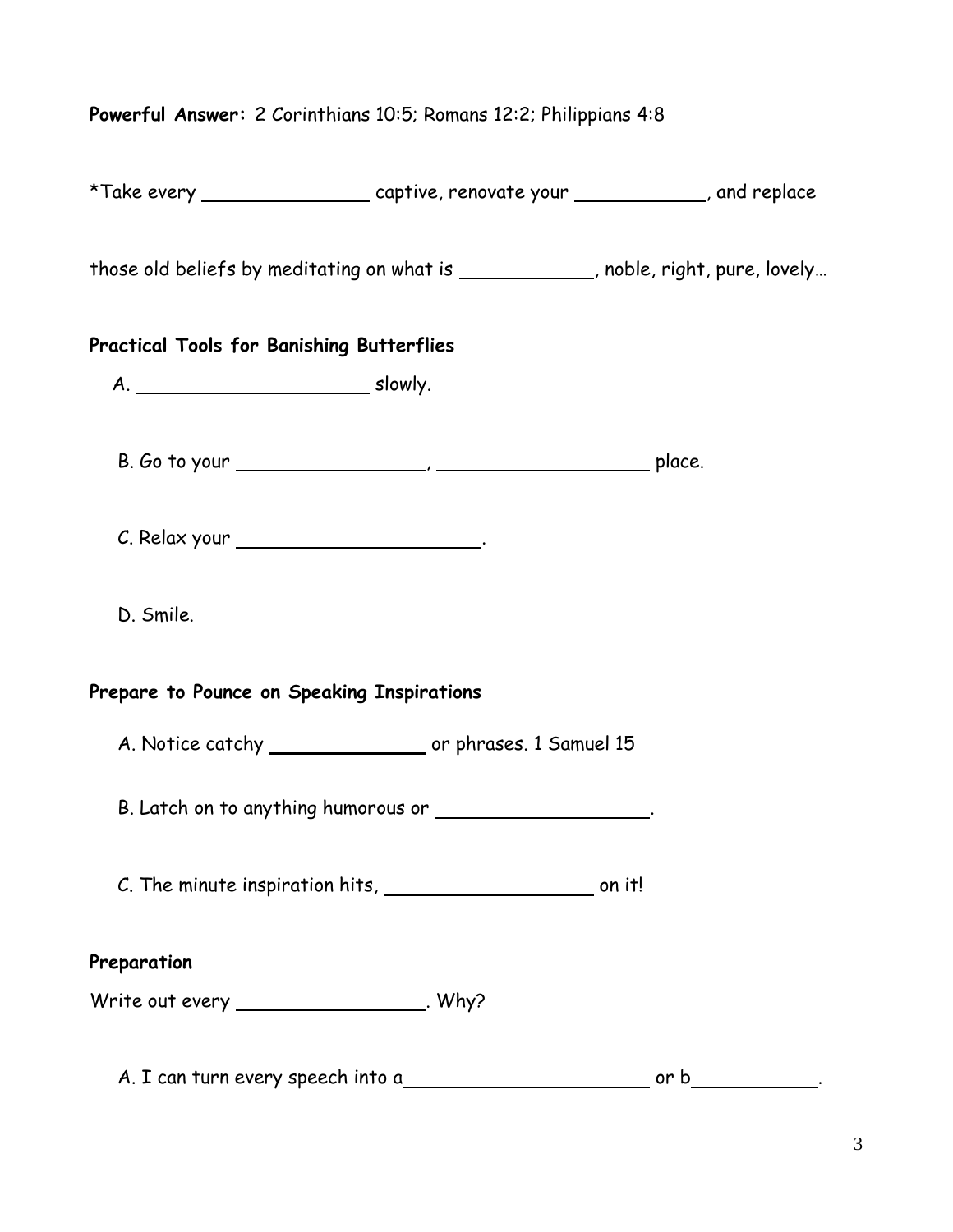|                                                        | C. I know how many p_____________ equal my designated t______________. |
|--------------------------------------------------------|------------------------------------------------------------------------|
| D. Winging it leads to r_____________________________. |                                                                        |
| E. I'm easily d___________________________________.    |                                                                        |
|                                                        |                                                                        |
| Pages                                                  |                                                                        |
| A. Large ___________                                   |                                                                        |
| B. Paper                                               |                                                                        |
|                                                        |                                                                        |
| D. Citations.                                          |                                                                        |
| Plagiarism                                             |                                                                        |
| <b>Packed Content</b>                                  |                                                                        |
| P                                                      |                                                                        |
| E                                                      |                                                                        |

 **A**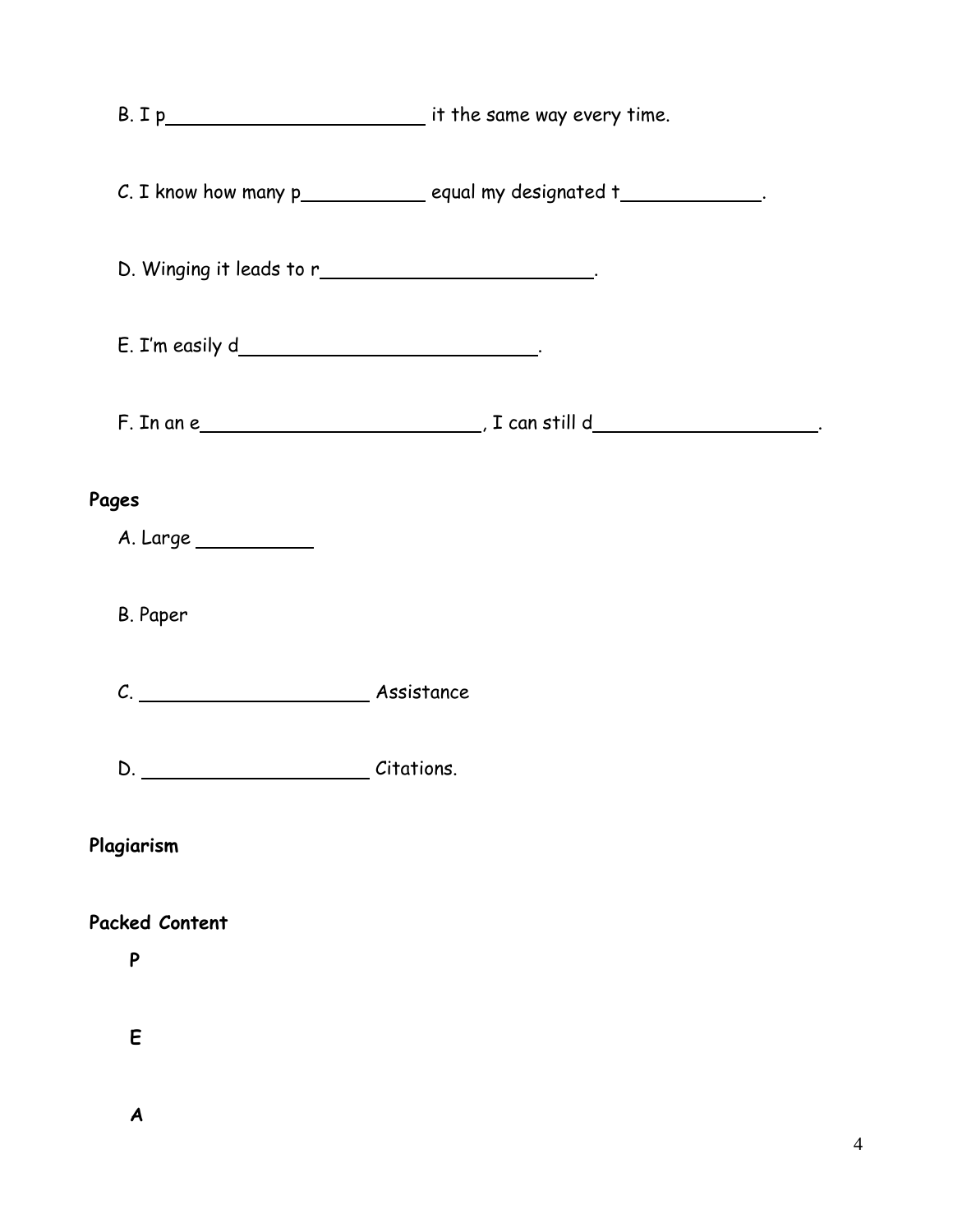| $\mathcal{C}$                                   | Deut. 19:15b; Mt. 18:16; 2 Cor. 13:1                               |
|-------------------------------------------------|--------------------------------------------------------------------|
| H                                               |                                                                    |
| Props                                           |                                                                    |
|                                                 |                                                                    |
| Practice                                        |                                                                    |
|                                                 | B. _______________ or present it to someone else as well.          |
|                                                 |                                                                    |
|                                                 |                                                                    |
| Plan Ahead                                      |                                                                    |
|                                                 |                                                                    |
|                                                 |                                                                    |
| C. Avoid ______________________ the day before. |                                                                    |
|                                                 | D. If possible, ____________________________ prior to your speech. |
|                                                 | E. Arrive ________________________ to adjust to your surroundings. |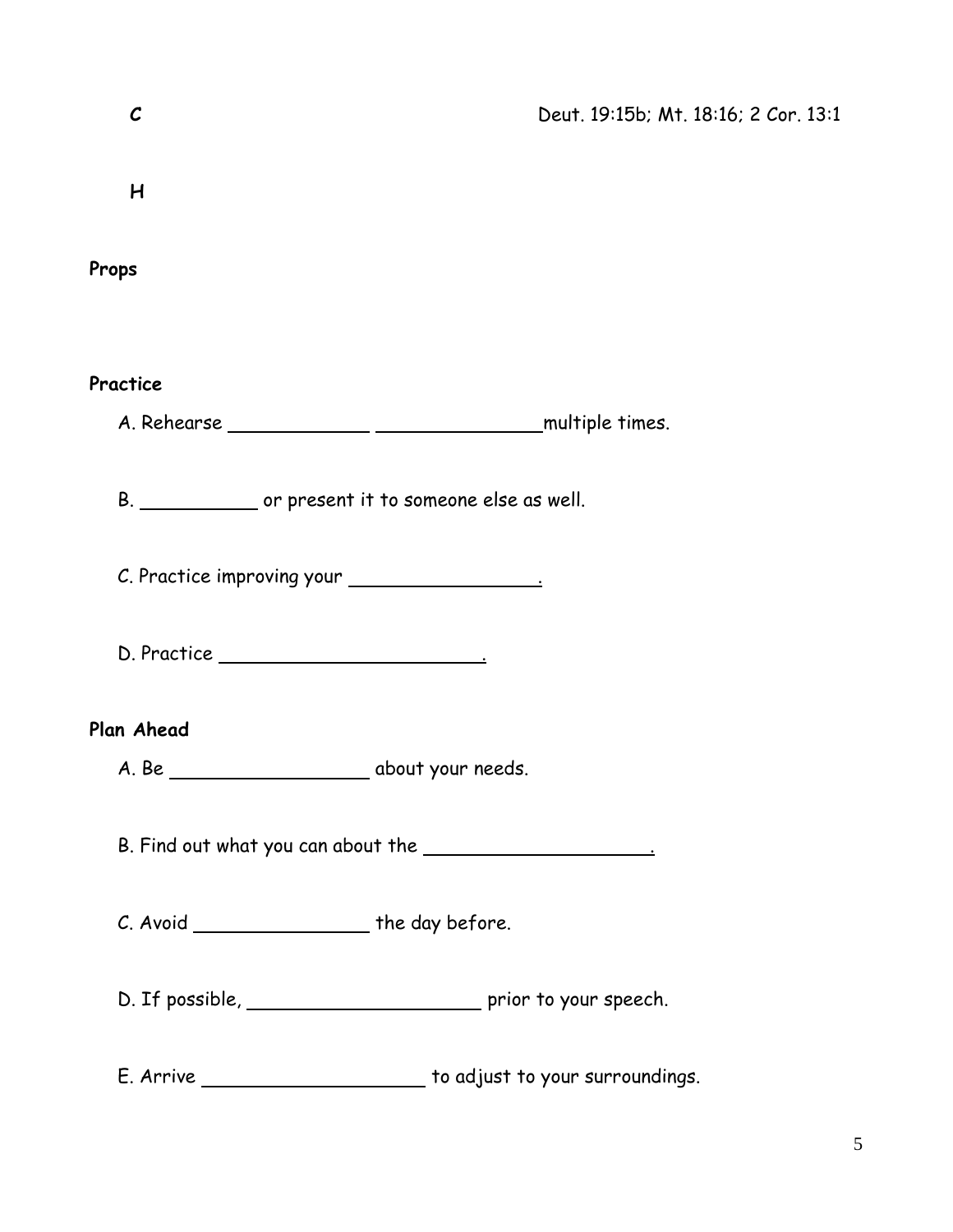F. **Contract Contract Contract Contract Contract Contract Contract Contract Contract Contract Contract Contract Contract Contract Contract Contract Contract Contract Contract Contract Contract Contract Contract Contract Co**  G. Meet and . H. Take care of your .  $\begin{tabular}{|c|c|c|c|} \hline \rule{0.2cm}{.01cm} \rule{0.2cm}{.01cm} \rule{0.2cm}{.01cm} \rule{0.2cm}{.01cm} \rule{0.2cm}{.01cm} \rule{0.2cm}{.01cm} \rule{0.2cm}{.01cm} \rule{0.2cm}{.01cm} \rule{0.2cm}{.01cm} \rule{0.2cm}{.01cm} \rule{0.2cm}{.01cm} \rule{0.2cm}{.01cm} \rule{0.2cm}{.01cm} \rule{0.2cm}{.01cm} \rule{0.2cm}{.01cm} \rule{0.2$ **Purchases** A. Make it \_\_\_\_\_\_\_\_\_\_\_\_\_\_\_\_\_\_\_\_\_\_\_\_\_\_. B. Add small for sale.

C. Have abundant cards, brochures, one pages, bookmarks, or other marketing tools.

D. Take a subsequent that least \$30 in ones, to easily make change.

E. Get Square for credit cards.

F. Put out a sign-up sheet on a .

 $G.$  Draft a  $\begin{array}{c} \begin{array}{c} \end{array}$  to staff the table.

## **Personality**

A. To your real, authentic self add .

B. E is contagious.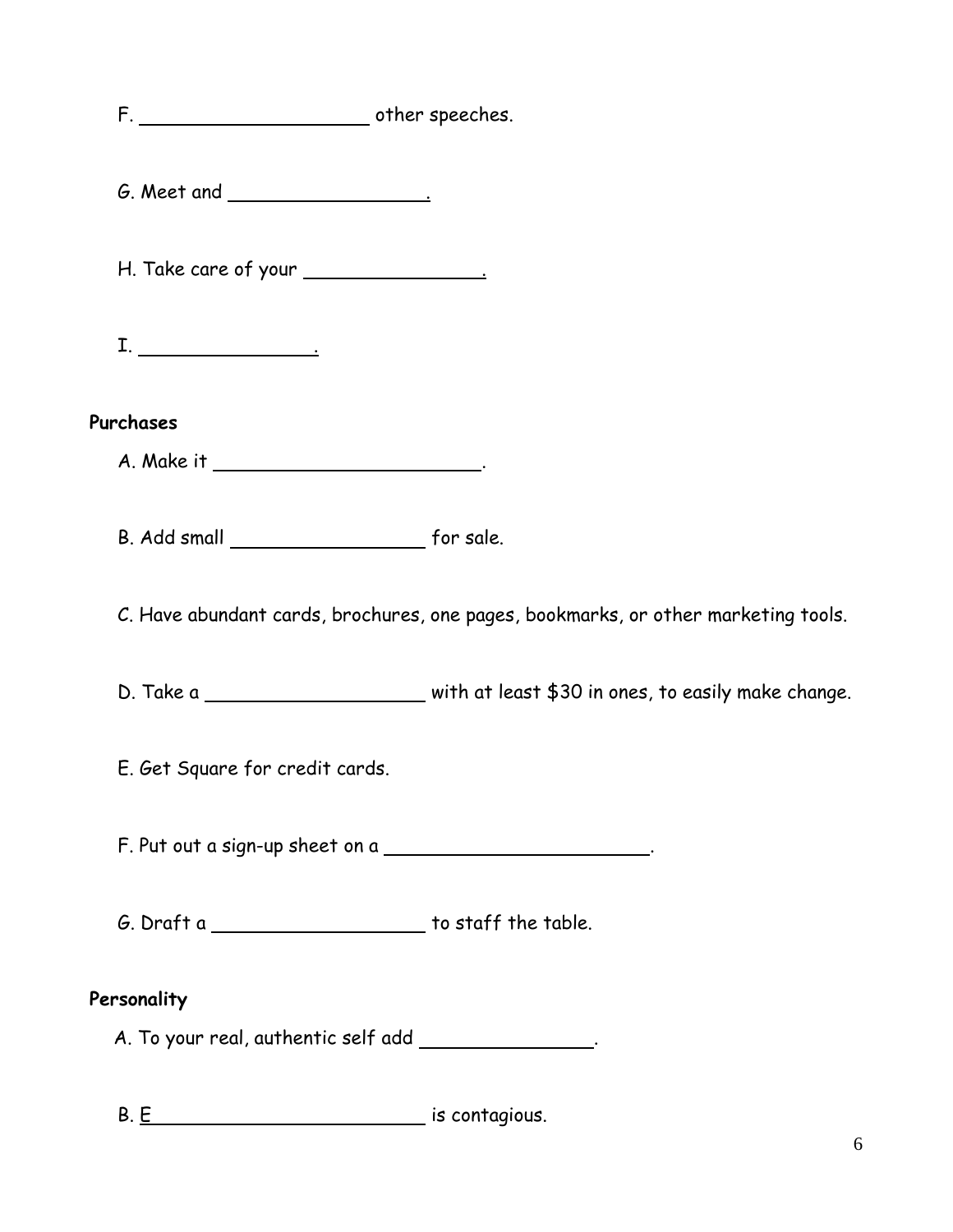|                                    | $C. B$   anguage can speak louder than words.                          |
|------------------------------------|------------------------------------------------------------------------|
|                                    | $D.$ Be willing to be $\_\_\_\_\_\_\_\_\_\_\_\_\_\_\_\_\_\_\_\_\_\_$ . |
|                                    | E. Free your _______________________ to be active and fun.             |
| Post-Speech                        |                                                                        |
|                                    |                                                                        |
|                                    |                                                                        |
|                                    | C. Ask for an Amazon ______________________.                           |
|                                    |                                                                        |
|                                    | $E.$ Assess and make _________________.                                |
| Places                             |                                                                        |
|                                    |                                                                        |
|                                    |                                                                        |
|                                    | C. Prepare ______________________.                                     |
| D. Charge a ________________maybe! |                                                                        |

LynneBabbitt.com